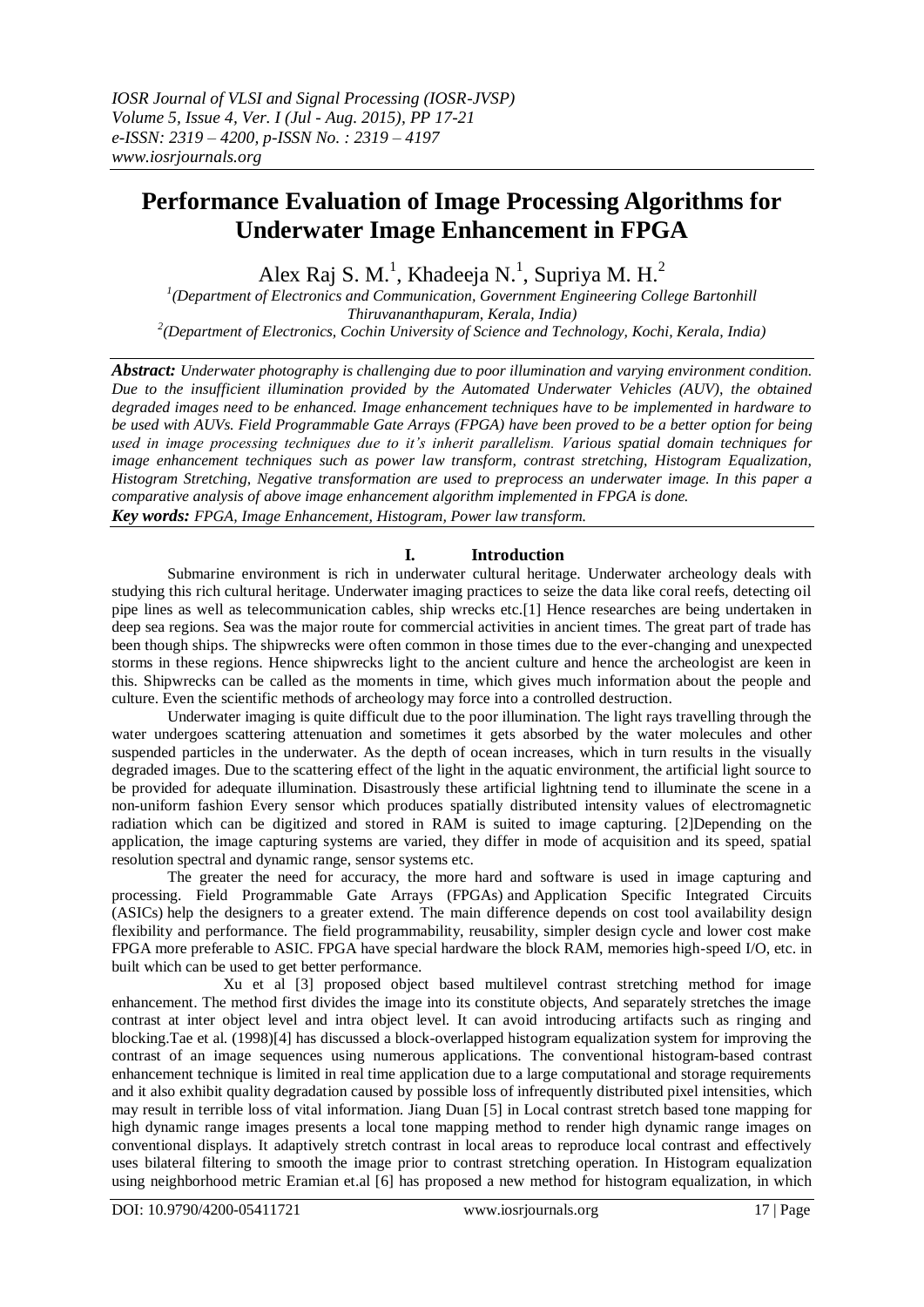the histogram is further subdivided using local image properties, called neighborhood matrices. The choice of metric is characterized by how the bin are to be subdivided, and possibility for contrast enhancement.

In the succeeding sections the prerequisite background on different image processing algorithms are given, the next chapter contains the hardware implementation and results and discussion. By analyzing the quality measurement parameters the histogram equalization method gives the better result.

## **II. Prerequisite Background**

Digital still color cameras have gained significant popularity in recent years, There are two distinct aspects of image processing, the colourometric perspective and generic image perspective.[6] Images are captured as points in space, each with a certain level of intensity with reference to certain spatial coordinates and stored in memory as numbers reflecting the relative strength. Storing images in color requires more information than grayscale images.

Image enhancement simply means, transforming an image  $f(x, y)$  into image  $g(x, y)$  using T. Where T is an operator on  $f(x, y)$  defined over a specific neighborhood about point  $(x, y)$  the pixel values  $g(x, y)$ y) and  $f(x, y)$  are related by the expression: [7]

$$
g(x, y) = T[f(x, y)] \tag{1}
$$

**2.1. Image Inverting:** In grayscale image, each byte has an intensity value between 0 and 255, 0 being the lightest shade and 255 is the darkest shade. To invert image, is simply subtracting 255 from the current pixel value. It can be mathematically represented as:

(2)

$$
g(x, y) = L - 1 - f(x, y)
$$

Where  $g(x, y)$  is the transformed pixel. L is the maximum intensity level [7].

**2.2 Thresholding**: Thresholding is simple method of image segmentation. To threshold a color image, different threshold values can be assigned to each RGB plane, and combine them together to get the threshold image.

**2.3. Power law transform:** Image intensity values can be modified by taking nth power and nth root of current intensity values.

This can be mathematically expressed as:

$$
g(x, y) = cf(x, y)^{x}
$$
\n(3)

Where c and  $\gamma$  are positive constants. This equation can be modified as:

$$
g(x, y) = c(f(x, y) + e)^{y}
$$
\n(4)

Power law curves with fractional values of gamma map a narrow range of dark input values into a wider range of output values.

**2.4. Contrast stretching:** The contrast of an image is basically the measure of dynamic range, it can be viewed as the spread of histogram. Entire range of intensity values contained in an image is called the dynamic range. If wide range of pixels fall under low intensity region, results a rather low contrast image. In order to retrieve the information from those low intensity regions, contrast stretching is one of the easiest methods. Contrast stretching is restricted to a linear mapping of input pixels to the output pixels. Let a and b be the lower and upper limit of the intensity values that will be extended. c and d are lower and upper intensity levels of the unmodified picture. If the input pixels restricted to a certain range, it can be stretched to entire range linearly.[8]<br>This can be mathematically expressed as:<br> $g(x, y) = (f(x, y) - c)[(b - a)/(d - c)] + a$  (5) This can be mathematically expressed as:

$$
g(x, y) = (f(x, y) - c)[(b - a)/(d - c)] + a
$$
\n(5)

**2.5 Histogram Equalization:** The histogram of a digital image with gray level in the range [0, L-1] is a discrete function of the form:

$$
H(r_k) = n_k \tag{6}
$$

Where  $r_k$  is the kth is gray level and  $n_k$  is the number of pixels in the image having the level  $r_k$ . A normalized histogram is given by:

$$
P(r_k) = n_k / n \tag{7}
$$

DOI: 10.9790/4200-05411721 www.iosrjournals.org 18 | Page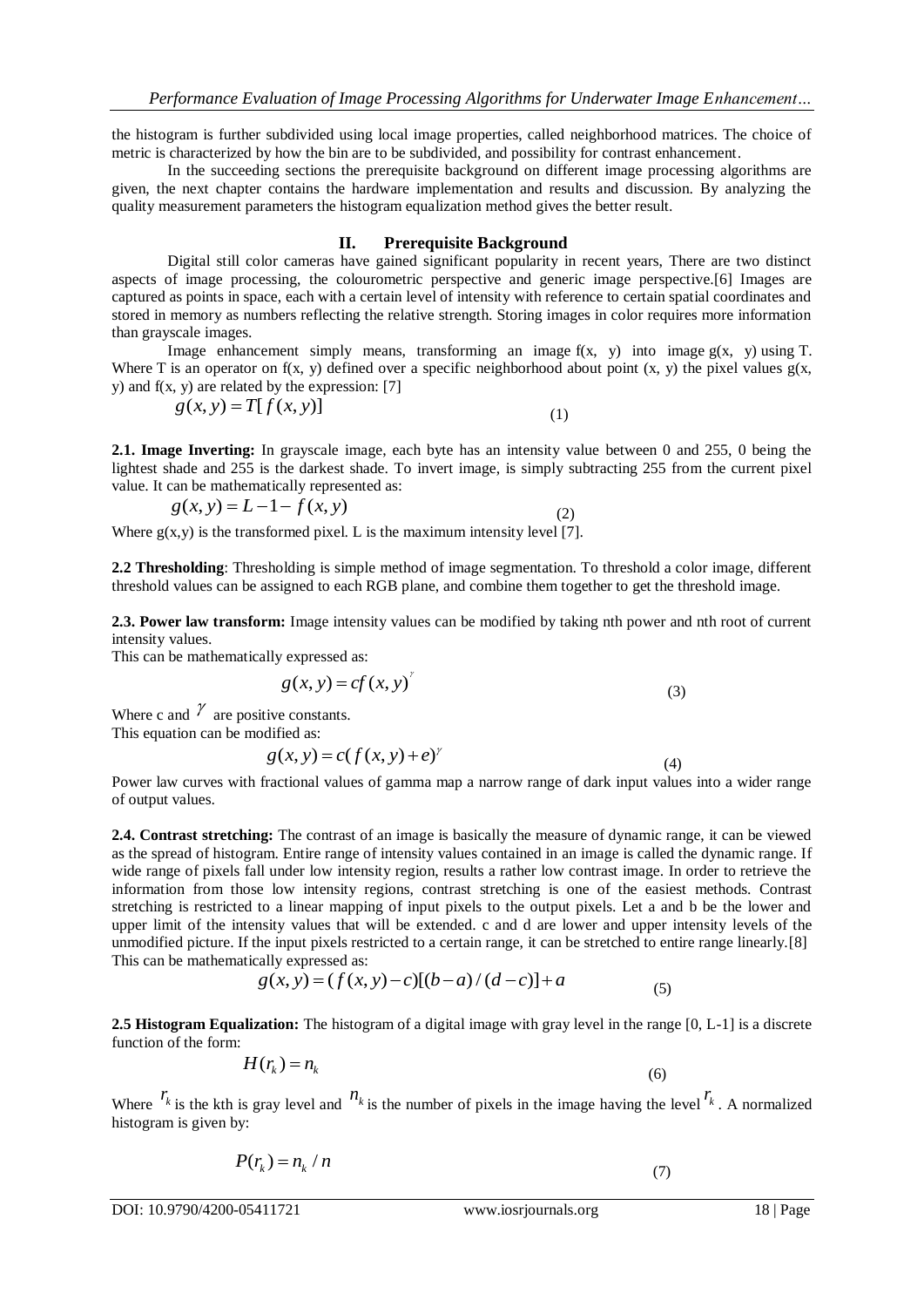$P(r_k)$  gives the estimate of the probability of occurrence of gray level  $r_k$ 

The sum of all components of a normalized histogram equals to 1.In the dark image the components of the histogram are concentrated on the low side of gray scale.

Histogram equalization is a common technique for enhancing the appearance of images. Histogram equalization is a technique for adjusting image intensity.  $f(x,y)$  is the intensity values of the image at  $(x,y)$ . The intensity values range from 0 to L-1, Where L is the number of possible intensity values.

*P n* =number of pixel with intensity n/total number of pixels

The histogram equalized image  $g(x,y)$  is defined by:

$$
g(x, y) = (L-1)\sum P_n
$$
\n(8)

We can transform the histogram to produce a new enhanced image. The transformation follows:  
\n
$$
g(x, y) = T(f(x, y)) \qquad \underset{0 < r < 1}{0 < x < 1} \tag{9}
$$

This maps a level in  $g(x, y)$  for every pixel in  $f(x, y)$ .

**2.6. Median Filtering:** Images are prone to noise, it requires a preprocessing to eliminate unwanted pixel intensities from the image. Median filter slides along the entire image pixel by pixel fashion and replace each pixel value with the median of neighboring pixels. At boundaries, the first and last pixel values, are missed, hence these pixels must be repeated. It's one of the major issues imposed in median filtering. Median filtering preserves edges and removes noise to a great extent.

**2.7. Mean Filtering:** Mean filtering is also called as averaging filter replaces each pixel intensity by the average of neighboring pixels. Let  $f(x,y)$  be the input image intensity at the points  $(x,y)$ ,  $g(x,y)$  be the transformed image. The average filtering can be mathematically expressed as:

$$
g(x, y) = \sum_{k=-m}^{m} \sum_{l=-m}^{m} W_{k} f(x_{i+k}, y_{j+l})
$$
 for  $i, j = (m+1), ..., (n-m)$  (10)

## **III. Design and Hardware Implementation**

The study [10] had proven that Xilinx is the better choice for image processing application. Hence the hardware is modelled in Altium designer with Altium Nano board 3000 as development platform, and synthesized in Xilinx Spartan 3 AN. Application specific hardware is designed.



Fig 1: Hardware Design Fig 2: Software Design

## **IV. Result and Discussion**

The study of underwater imaging revealed that, as the light waves get absorbed by the water molecules, additional lighting is needed for the imaging. In open Ocean, the light waves penetrate more and results in a bluish image, where as in coastal waters the light waves penetrate comparatively less and resulted in green. The additional illumination provided by the imaging device itself changes the color property of images. Most of the images obtained is either green or blue in color. Hence the image is saturated in one of the RGB color channels.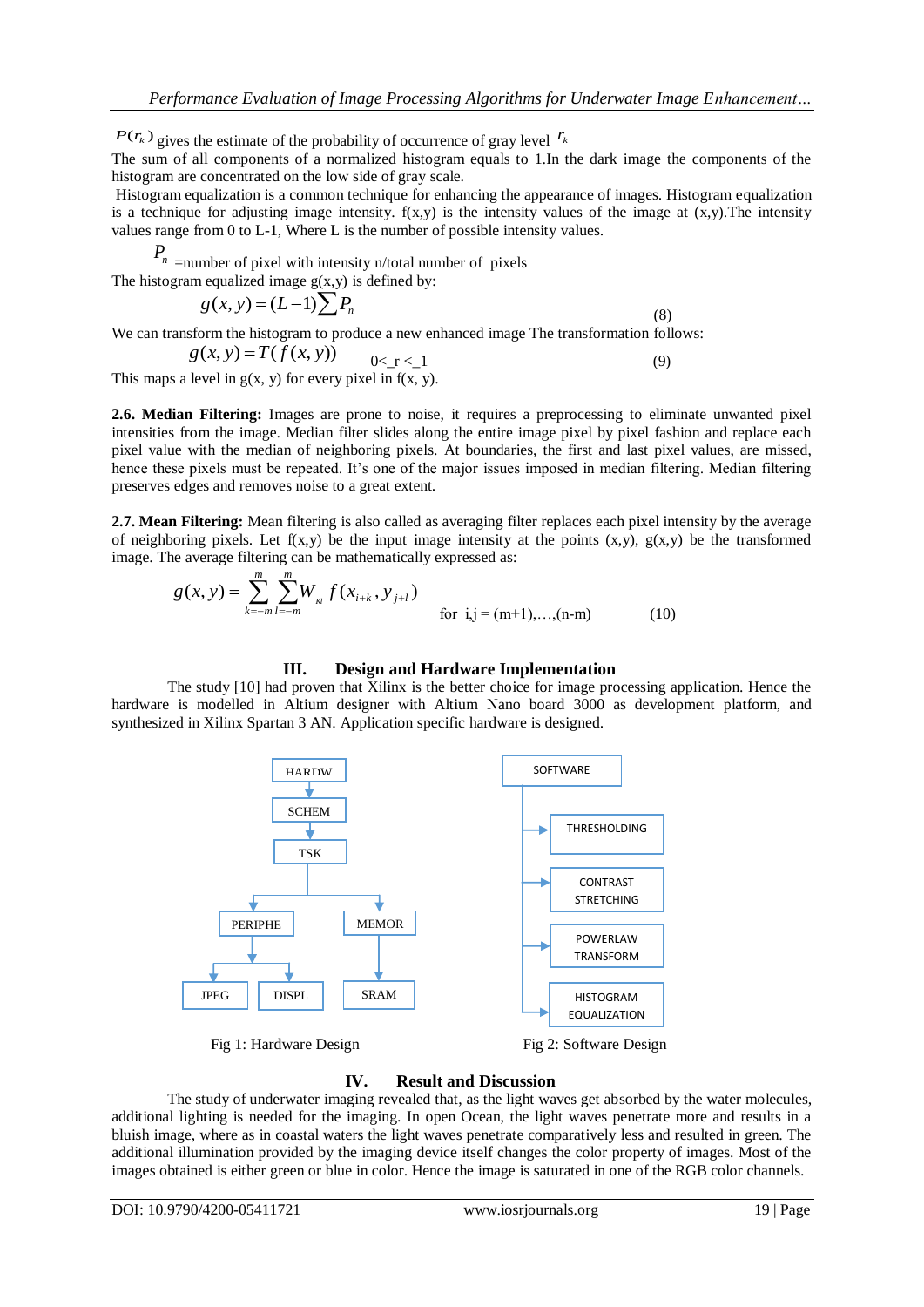## *Performance Evaluation of Image Processing Algorithms for Underwater Image Enhancement…*

The operation taken out in this analysis is per pixel fashion, and each color component is extracted. In this method the gain of saturated pixel is limited and per pixel operation is carried out. Various image processing algorithms such as inversion, thresholding have also been implemented in FPGA. The result of various enhancement process have been analysed. Comparative analysis of Peak Signal to Noise Ratio (PSNR) and Structure Similarity Index Matrix (SSIM) of different image enhancement techniques have been analyzed for different underwater images and is shown in Table 1 and Table 2. The Histogram equalization method gives the better enhanced result than other techniques.



Fig 3: Histogram Equalized Image on Altium NB3000TFT



Fig 10: Contrast Stretching high



Fig 11: Contrast Stretching low